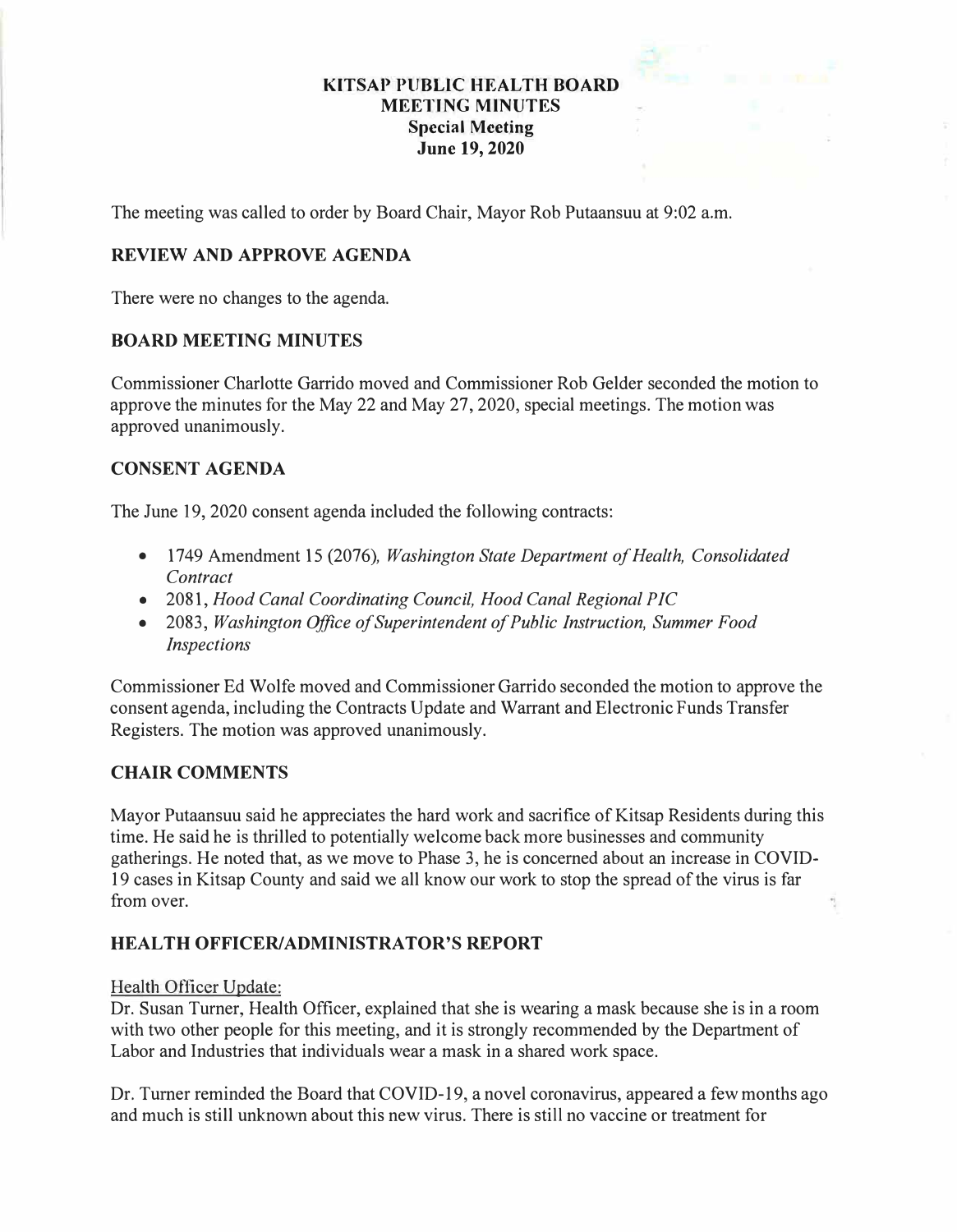Kitsap Public Health Board **Special Meeting** June 19, 2020 Page 2 of 6

COVID-19. She urged everyone to pay close attention to public health experts. She noted that there is a lot of research occurring around COVID-19 but warned of research that has not yet been peer reviewed.

Infection rates in Kitsap remain low but have been increasing. Dr. Turner noted that some cases are associated with travel, however most cases have no identified source. Positive cases were found when testing symptomatic individuals.

Dr. Turner said an increase in services and gatherings in Phase 3 will bring an increase in infection rates, hospitalizations and possibly death. She said the Kitsap community and healthcare feel prepared to handle this.

After moving to Phase 2, she said, Kitsap has seen an increase of two to four cases per day. She said Kitsap residents and businesses appear to be taking COVID-19 seriously.

She said that more than 3 weeks are needed in each phase to collect and analyze data and see changes. Dr. Turner noted the Health District may request longer than 3 weeks before applying for Phase 4 to have time to analyze data.

At this time, Dr. Turner said she and Kitsap Public Health District support moving to Phase 3.

There was no further comment.

#### Administrator Update:

Mr. Keith Grellner, Administrator, said he agrees with Dr. Turner's comments. As she noted, there has been an increase in cases. He said that while the increase is not troubling in volume, there is an increase in work. He noted that this application was time consuming and challenging. He applauds the Kitsap Public Health District Staff for the heavy lifting, getting this application ready for submittal. He recognized Dr. Turner, Siri Kushner, Yolanda Fong, John Kiess, Eric Evans, Kari Hunter and the epidemiology staff, Angie Berger and Melissa Laird.

He said the Health District accepted public comment about support moving to Phase 3 through an online collection site and has received over 2,300 responses with the following results: 60% in favor, 30% opposed, 10% unsure. He said it is clear the public is tracking this issue and remains aware of the situation.

There was no further comment.

#### **PUBLIC COMMENT**

Monica Wood, a local physician and surgeon provided comment. Ms. Wood said she has done a lot of research and review of data. She says masks do not work. She insists, moving forward, that we don't make masks mandatory. She says, in her opinion, masks cause people to touch their faces more, create overconfidence, and masks are a waste of resources. Instead of masks, she said there should be an emphasis on handwashing. Of all the information being shared about

Common\Admin\Board-KPHD\2020\06 June\Board Minutes June 19, 2020 FINAL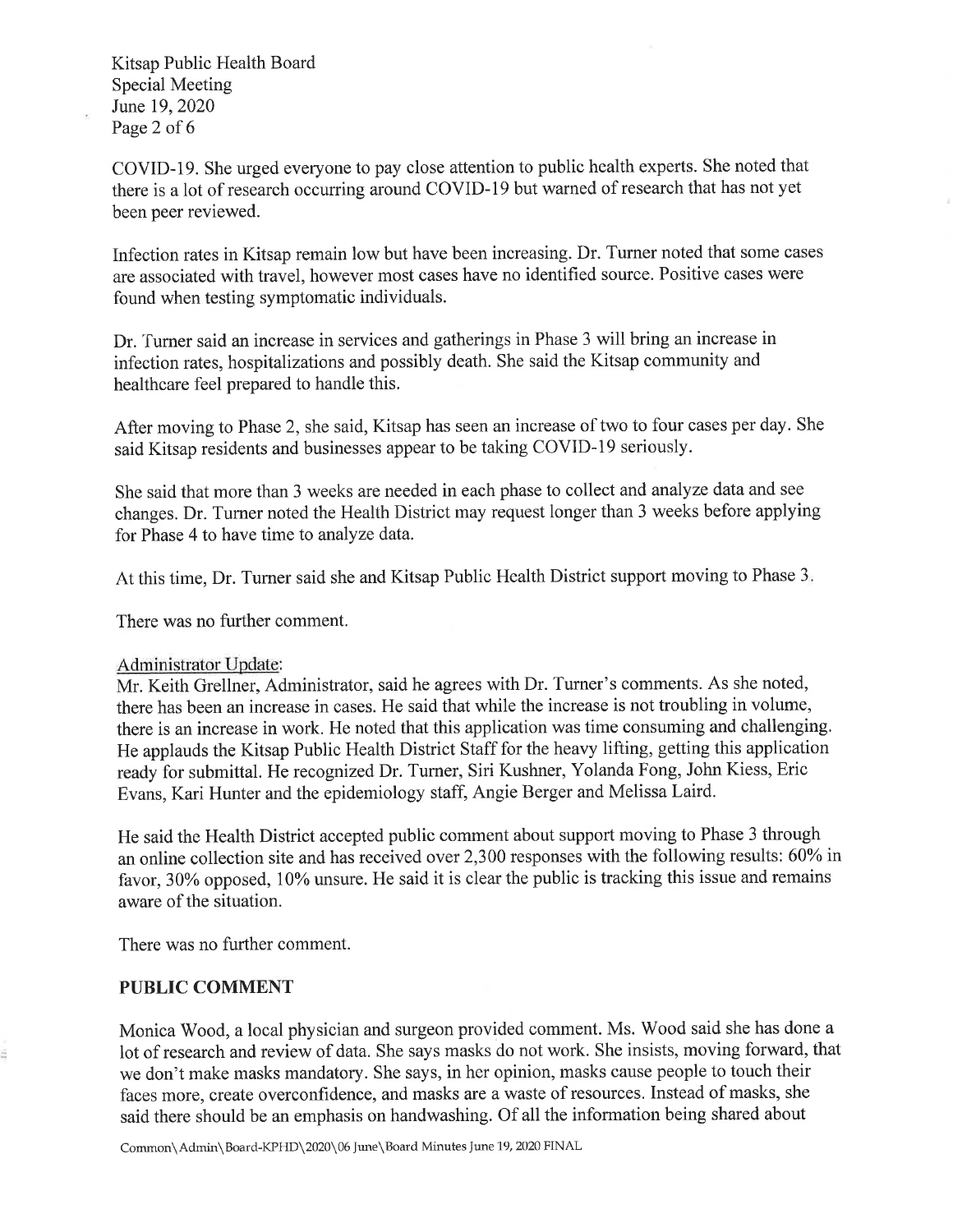Kitsap Public Health Board Special Meeting June 19, 2020 Page 3 of 6

COVID-19, she doesn't see as much information about severity of illness. She said a lot of people have very mild symptoms similar to a cold. For the rest of the population to be subjected to strict regulation has been damaging to the economy and has caused other problems to the population. She said she is in favor of moving to Phase 3.

Shannon Beddo, resident of Kingston, said the entire purpose of the lockdown was to flatten the curve so that hospitals are not overrun. She said our hospitals are not overrun and there is no reason to delay moving forward to Phase 3 or 4. She said she agrees with Dr. Wood; she is opposed to wearing masks in public. Research she has read shows they don't work and are damaging to the wearer's health. She said she is in favor of moving forward to the next phase with no masks. She said good government is government that governs the least and allows the most freedom for its citizens.

Harvey Wolff, thanked the Board for their hard work, research on COVID-19 and communication to the public. Mr. Wolff said he is a small restaurant owner in Bainbridge Island. He said his restaurant has patrons that come directly from airports and out of state travel. He said he is highly concerned moving to Phase 3 with new contradictory information for masks. He said he would like a reassessment for restaurants and supply change models such as dine in versus takeout. He noted that models can be changed and amended, but we need to be certain about the rules and regulations for restaurants, small spaces and for businesses that are destination travel locations. He said, as a small business, he wishes to thrive and grow and support the community as much as possible.

Mike Sharp, resident of Bainbridge Island, provided comment. Mr. Sharp said there is always a risk, without a vaccine, that cases are going to rise. He also noted that we are testing more people and is curious how that may skew the statistics. He said he worries about all the struggling businesses and the people who might not be able to feed their children, etc. He said another week of lock down might put someone out of business. He said it is important to balance the risk. He said he support moving to Phase 3.

Kelsey Hammon is a resident of Silverdale. She said her major concern moving to Phase 3 is that people are not taking this seriously. She noted, as other commenters have stated, many people don't believe in masks or the severity of the virus. She says this is selfish. She said she is type 1 diabetic and worries about her own health and the health of loved ones. Ms. Hammon said she does not support moving to Phase 3.

Helen Owens said she would like to echo Ms. Hammon's comments. She is concerned people are not taking this seriously. She knows everyone is sick and tired of people being stuck at home. However, she advised everyone look at public health officials who are all very in favor of masks. She suggested a slow opening to Phase 3 to support businesses while also keeping people safe.

There were no further comments.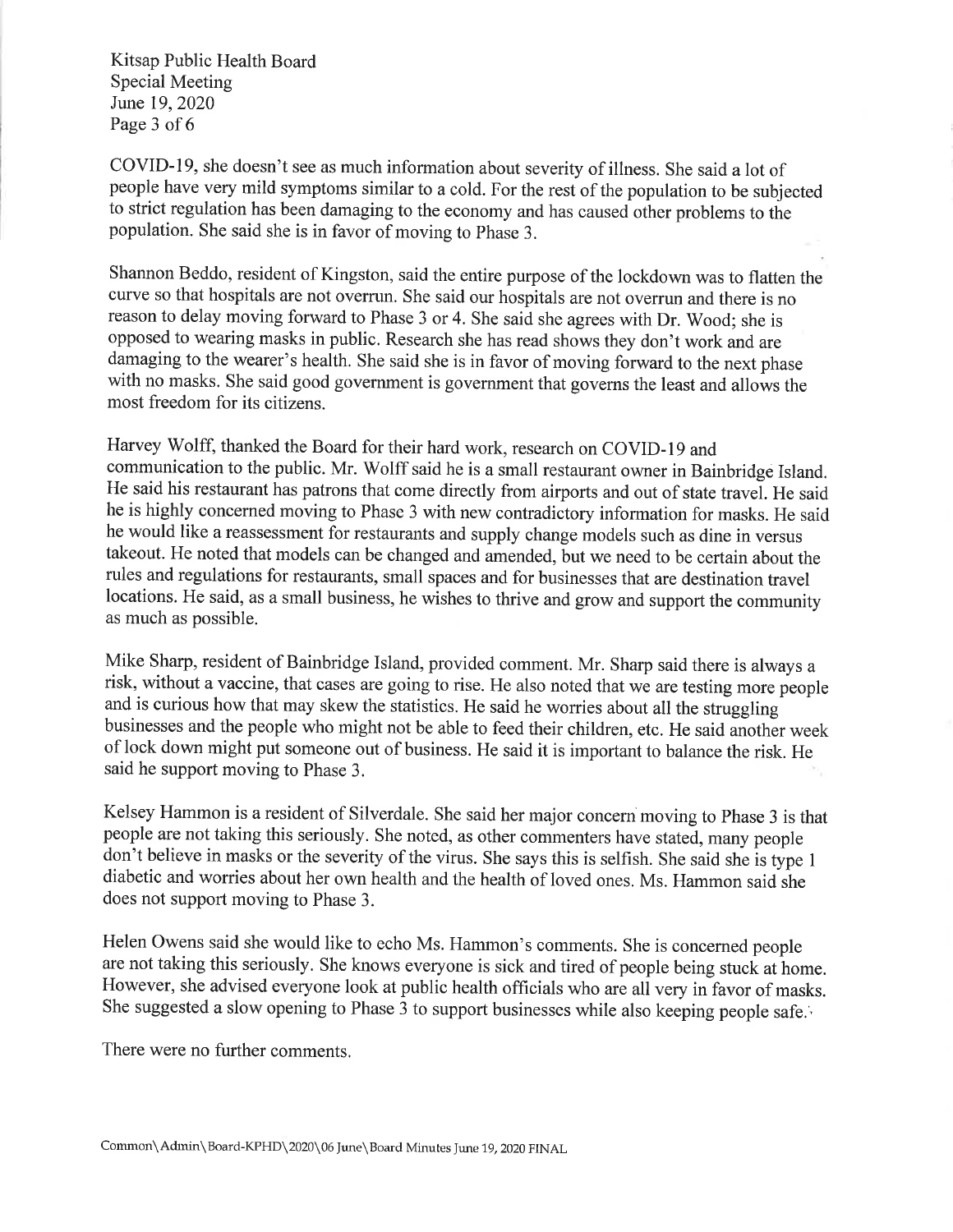Kitsap Public Health Board **Special Meeting** June 19, 2020 Page 4 of 6

# RESOLUTION 2020-05, APPROVING THE RECOMMENDATION OF KITSAP PUBLIC HEALTH OFFICER TO REQUEST STATE SECRETARY OF HEALTH APPROVAL TO MOVE KITSAP COUNTY FROM PHASE 2 TO ALL PHASE 3 **COMMUNITY MITIGATION STRATEGIES OF THE GOVERNOR'S "SAFE START" PLAN**

Mayor Putaansuu introduced this resolution.

Commissioner Gelder asked if current contact tracing is showing community spread, whereas previously the cause of illness spread seemed to be from sources outside Kitsap County. Dr. Turner said has seen a move away from identified out of county links, and many more cases cannot identify a source. She said travel is still a risk and a significant portion of cases have traveled out of state. However, the majority of cases do not have an identified source or travel history and therefore shows community spread.

Commissioner Gelder other counties are looking at what works best for them. In the potential to move to Phase 3, businesses are not forced to open. He said business owners will have greater flexibility to do what the feel is best and safest for their business and their employees.

Mayor Greg Wheeler said the data supports moving forward into Phase 3. He said he is concerned that some methods have been flawed and some research has arisen that do not support personal protective equipment (PPE) protocols. As mayor of a diverse city with the highest percentage of people of color, lower income workers, service industry jobs, and those who don't have access to health care, who are the statistically shown as the demographic most affected by this virus, he feels it is cavaliere to pick studies that support moving forward while dismissing the disparities. He is only supporting moving forward because he believes his citizens are ready to step up and help these neighbors. He noted that many businesses have opened safely and some have not opened at all. He said he agrees that we need to move forward or backward as an entire county because our jurisdictions are too intertwined.

Commissioner Wolfe said he supports moving to Phase 3 and is optimistic that Kitsap County is on track to be approved for Phase 3 where small businesses will be able to further open up. He thanked the community and the Health District for keeping us on course. He noted, as he said at a previous Board meeting, one size does not fit all in regard to the counties in Washington state. He said Kitsap is a good example of this.

Mayor Becky Erickson thanked the Health District for putting this application together. She said there is conflicting data in scientific literature about masks. She asked Dr. Turner what her current guidance is on masks.

Dr. Turner explained one of the basic tenets of scientific research is that it requires scientific validation and peer review. She said this is not happening now and a few research articles do not meet these criteria and cannot invalidate the peer reviewed articles. She urged people to listen to public health officials. She said national and local public health agencies are researching and working together to review all the research and provide peer reviewed information. The Centers

Common\Admin\Board-KPHD\2020\06 June\Board Minutes June 19, 2020 FINAL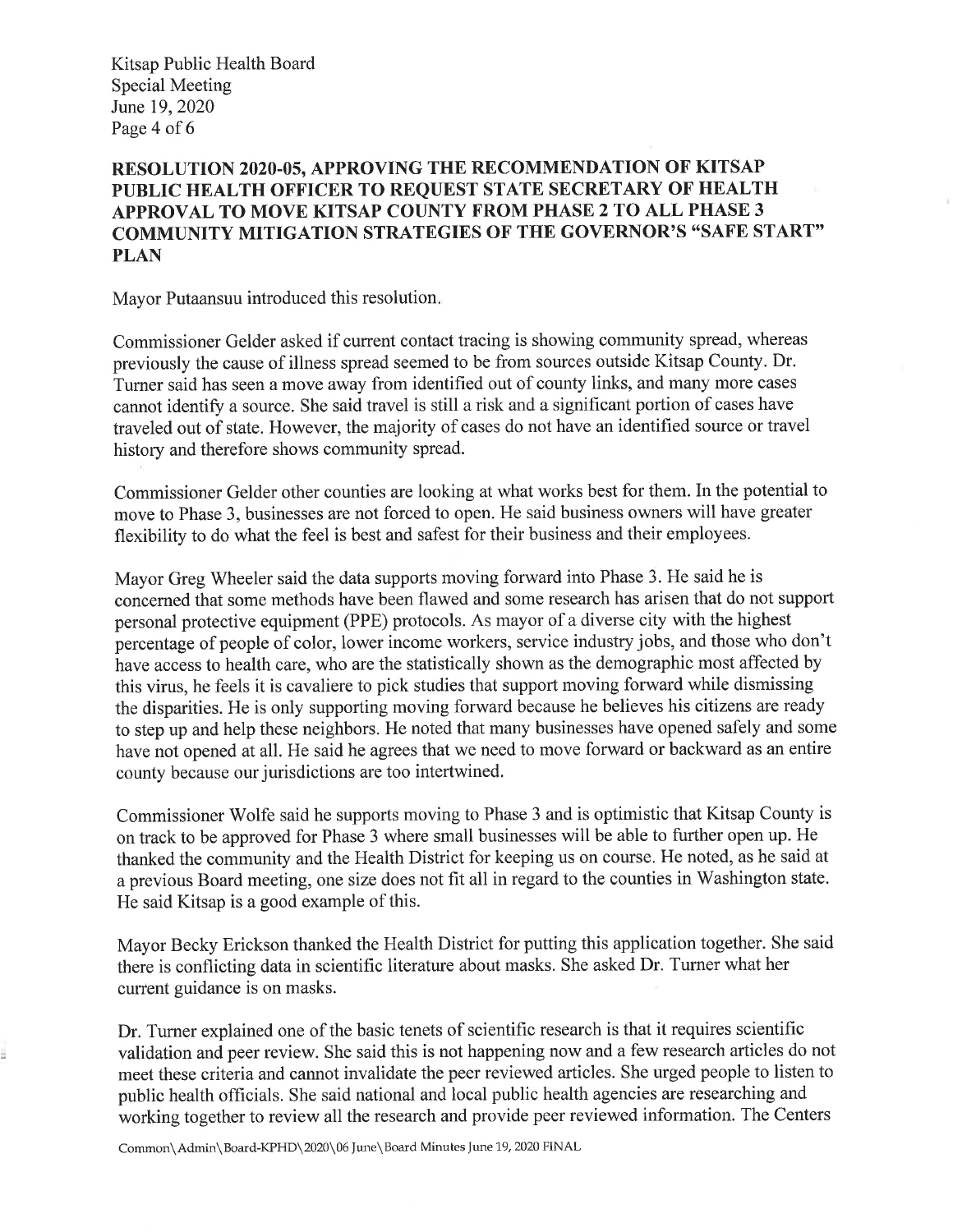Kitsap Public Health Board **Special Meeting** June 19, 2020 Page 5 of 6

for Disease Control and Prevention (CDC) and Washington State Department of Health (DOH) recommend wearing masks when 6-feet of distance cannot be maintained. She emphasized there is strong scientific confidence in maintaining 6-foot distance for prevention of droplet spread. She said masks can be an additional layer of protection along with distance. She reminded the Board that some people cannot wear masks for health reasons and asks that people be compassionate of others if they are not wearing masks and focus on their own actions.

Mayor Erickson said she read in another article that the vaccine is still a long way out. She said we must structure our community to move forward in uncertain times. She said that is not to be dismissive of people who have or will die from COVID-19. She said she believes in taking the "middle pathway" by moving forward with conservative measures but being aware of adaptability and changes that need to occur along the way.

Mr. Grellner said Governor Inslee issued several proclamations which include wearing masks in certain situations. Labor and Industries (L&I) has a matrix that shows where and when masks should be worn in the workplace. He said Health District staff spoke with L&I last week and were informed that L&I plans to enforce mask rules for businesses.

Commissioner Garrido agreed that there is a need to talk about behaviors and approaches needed moving to Phase 3. She said the Board should take the responsibility of putting out additional information about how to remain safe during Phase 3. People should hear it repeatedly – this is a community responsibility.

Councilmember Kol Medina said he anticipates he will be the only one voting against this today. He said he agrees that it is the right move for the county, but not for his jurisdiction, Bainbridge Island, for many of the same concerns he mentioned during the move to Phase 2. He agreed with Mr. Sharp's comment that balance will be important moving forward. Councilmember Medina said he is concerned that will enter a situation where the virus is a steady constant of our county. He said this could cause many people to fear going out in public or shopping at business, and in return, a slow decline in our economy. He said the move to Phase 3 is a shift away from government carrying this burden to individuals carrying the burden to lessen the spread. He said it is important to remember that Phase 3 does not mean the virus is gone and that moving to Phase  $\hat{3}$  increases personal responsibility and also increases risk to infrastructure, service, and essential workers. Travel outside of Kitsap creates ongoing risk. He pleaded with Kitsap residents to do their part to slow the spread of COVID-19 in our community.

Mayor Putaansuu said he wholeheartedly agrees with Councilmember Medina about personal responsibility. He said it is imperative that we all practice proper hygiene and social distancing to reduce the spread of COVID-19 in our community.

Commissioner Wolfe moved and Mayor Erickson seconded the motion to approve Resolution 2020-05, Approving the Recommendation of Kitsap Public Health Officer to Request State Secretary of Health Approval to Move Kitsap County from Phase 2 to All Phase 3 Mitigation Strategies of the Governor's "Safe Start" Plan.